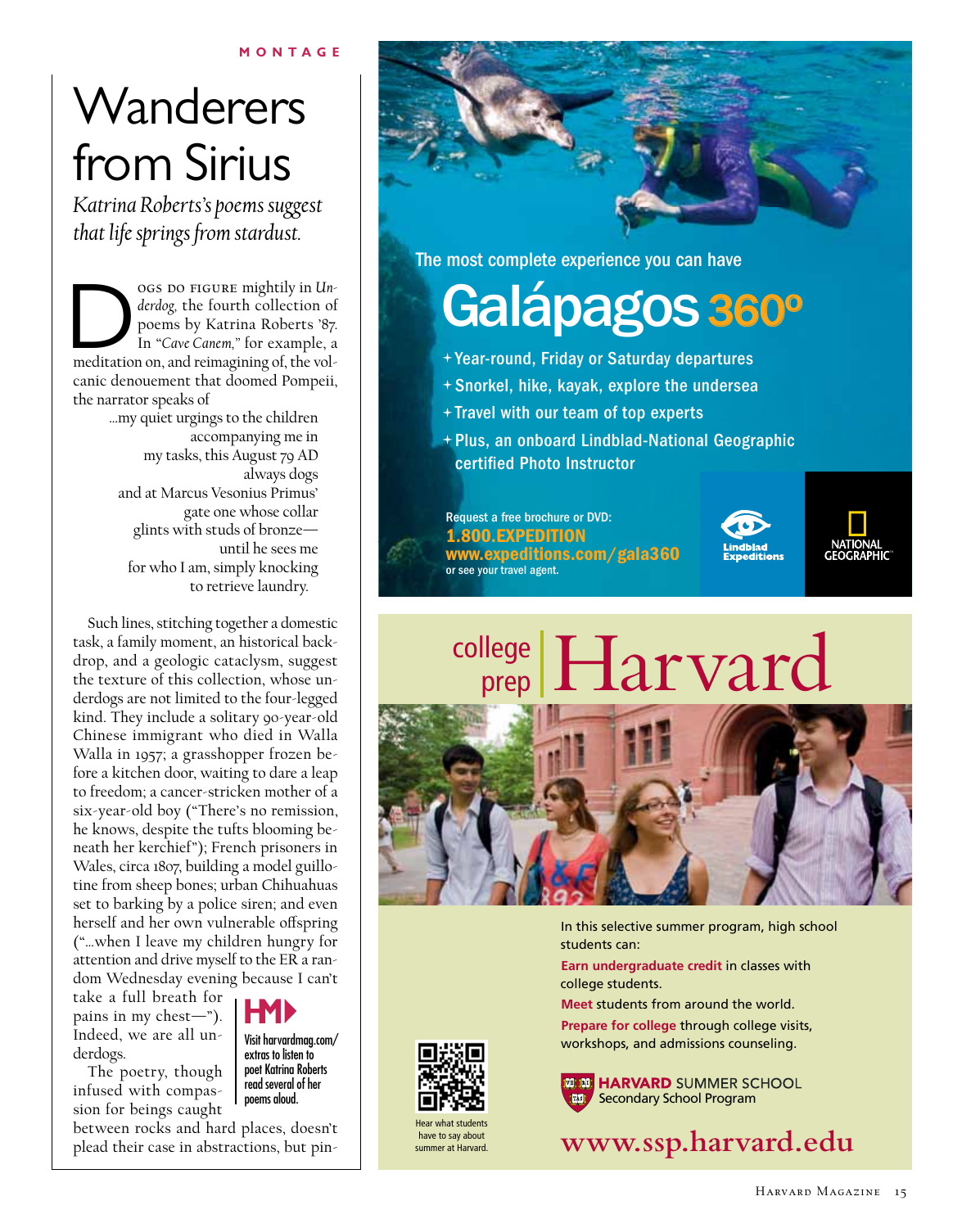points the heartrending details of their predicaments. In "Whiskey," she describes the common mid-nineteenth-century British "turnspit dog":

scorching heat, how tantalizing the waft and crackle of browning meat, oozing

juices….To be caged within

a small wheel attached to the spit (fire

so near!) and made to run, saving the cook

in a large household hours of effort in cranking by hand—your fate. Whiskey

ran and ran (such a tiny thing!) so they all ate and ate.

Roberts's poems sometimes flex a large vocabulary—the grasshopper poem is titled "Entelechy," an earlier one is "Sfumato"—and in other cases draw on carefully targeted research: "Ground Water, Enchanted," spreads across five pages, its lines studded with two dozen italicized Chinese proverbs ("*No matter how tall the mountain, it cannot block out the sun"*). Her first book, *How Late Desire Looks* (1997), whose



title poem first appeared in this magazine and was anthologized in *Best American Poetry 1995,* spun glittering beadworks of the poet's nuanced imagination. *The Quick*  (2005)*,* rooted in her experience as a mother of three children, was "an exploration of creation myths," she says. "Threaded through that, there are these moments of looking back toward Greek mythology and Welsh mythology—and re-envisioning what one's own creation mythology might be." *Friendly Fire* (2008) is all sonnets, each with a one-word title and each distilling a shard of experience that resonates beyond its particulars.

"Firstborn" from *The Quick* illustrates



16 January - February 2012

HARVARD SQUARE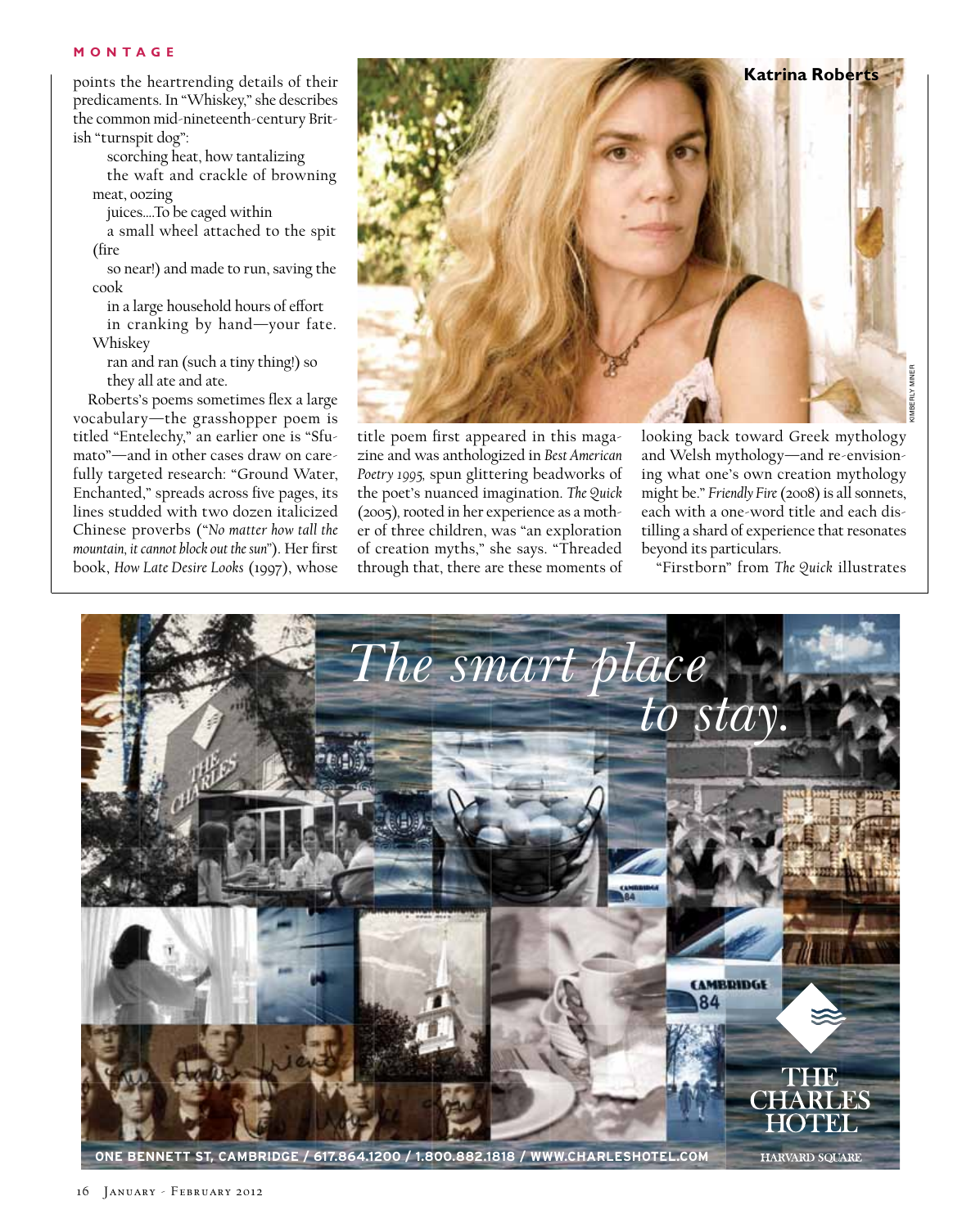how a contemporary poet can respond to an inhumane incident occurring halfway around the world; it's a found poem taken from a 2002 *New York Times* report on starving Afghani parents who sold their children for wheat in order to survive. "I had just had my first boy," she recalls. "And we live here [in Walla Walla] in the midst of wheat fields, and bread baking is important to me. I was thinking about wheat, and about this small loaf of a child I held in my arms, and then about these mothers who had to trade some of their kids in order to stay alive. I was interested in how the poem might function personally politically, as well as in a social sense."

*Underdog* repeatedly probes the theme of immigration—of aliens, in the broadest sense, discovering themselves in unfamiliar environments. We meet gandy dancers laying the transcontinental railroad ("Someone swung to hit a gold stake/and missed"); a lonely miner in Oregon, 1919 ("Somewhere, a mother's arms encircled me if only/for months awaiting my birth"); a predatory raccoon family that ravages half the poet's flock of hens overnight;

### Gould Goods

lountain e **Clams and th** 

farrakect

Dinosaur in<br>Haystack

**The late Stephen Jay Gould** (1941-2002)—Agassiz professor of zoology, paleontologist, theorist of evolutionary biology, baseball fan, and Astor visiting professor of biology at New York University—is probably most widely known for his popular writings and his torrent of essays, especially his regular column in *Natural History* magazine, "This View of Life" (a title taken from the concluding words of Charles Darwin's *On the Origin of Species*).

Harvard University Press published Gould's magnum opus, *The Structure of Evolutionary Theory* (all 1,464 pages of it), in the year of his death. Now, keeping the other side of his work in print, it has issued trade paperback editions of seven volumes (four collections of the essays, three original popular works) originally released commercially between 1995 and 2003. The series is handsomely unified by the quiltlike use of cover illustrations derived from a plate

> originally used in *The Cabinet of Oriental Entomology* (1848), by John Obadiah Westwood, another nineteenthcentury English naturalist, who came to his passion as a lapsed lawyer—a crossing of boundaries that might well have pleased Gould himself.

## Harvard is...

developing a plastic shopping bag that dissolves into soapsuds in water



#### **a d va n c i n g knowledge**

#### *Support the* Harvard College Fund



SEAS LEcturEr BEth ALtringEr (LEft) And MArikA Shioiri-cLArk (MArch '11)

READ MORE AT *ALUMNI.HARVARD.EDU/BLUESKY*